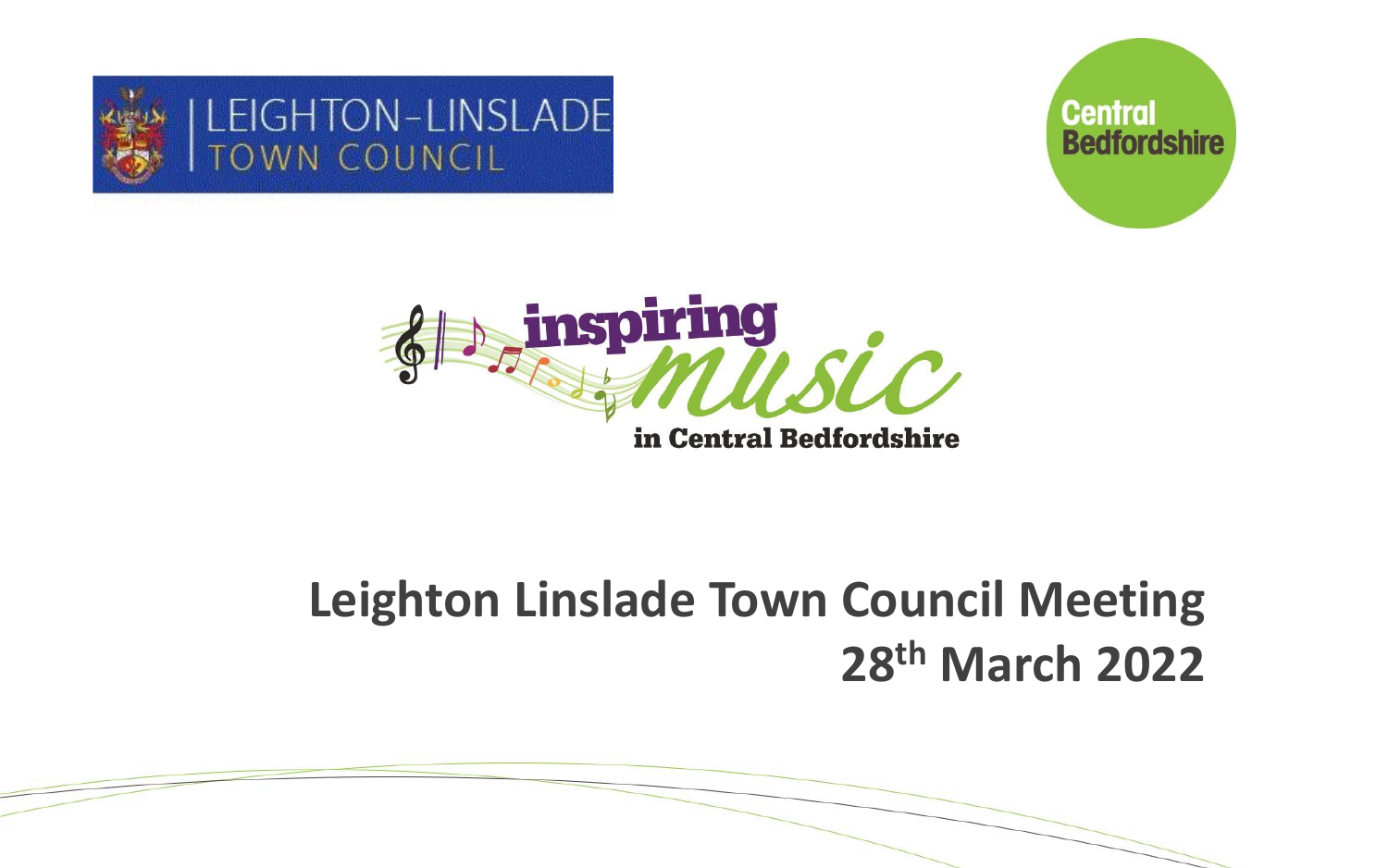## **Recruitment Strategy**

- Developed Marketing Strategy
- Discount for the first term
- Taster days
- Bring a friend days
- Outreach to schools and the wider community
- Signposting to whole class students
- Signposting to weekly tuition students
- Instrumental day in planning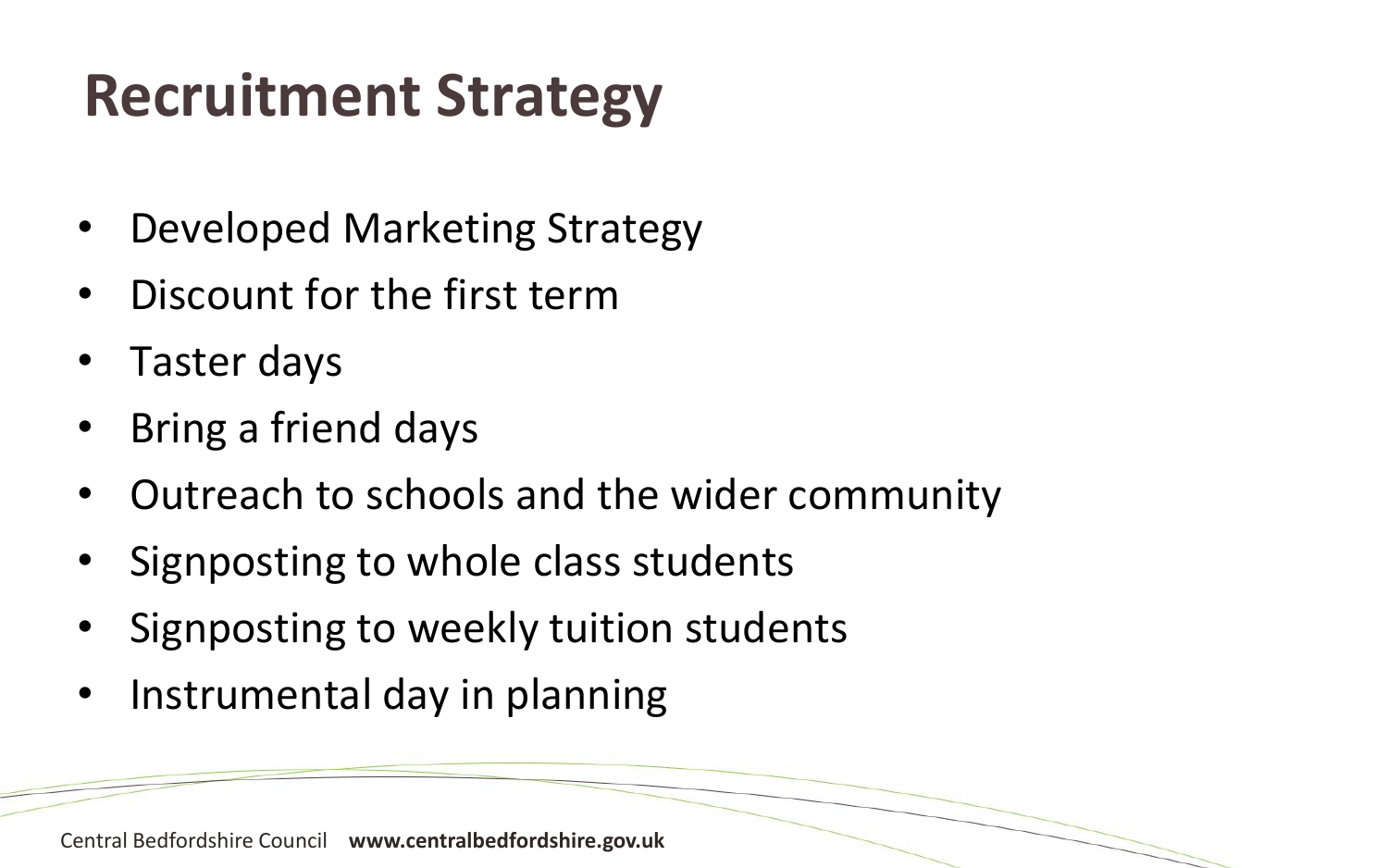### **Music Centres marketing 2021 -22 – Report**

#### **Campaign aim**

To increase enrolments across our Music Centres, to ensure there are an optimal number of attendees at each session, so it can remain a viable service. To do this we need to reach and engage residents and relevant stakeholders across Central Bedfordshire.

#### **Activities and output**

We utilise a blend activity to reach residents and relevant stakeholders, to promote or music centres offering.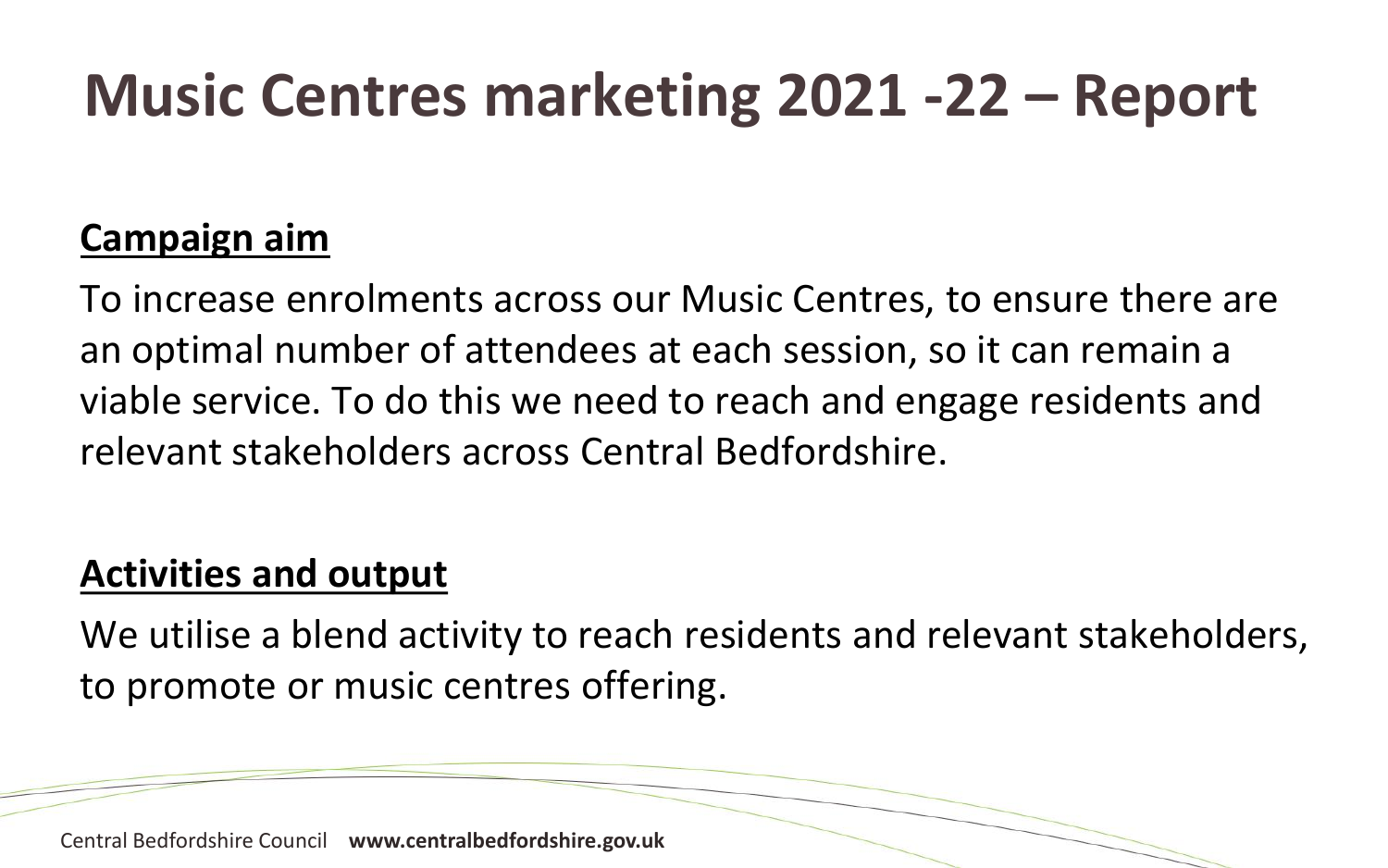### **Social Media**

Regular posts across the Inspiring Music and Central Bedfordshire Council social media account – with combined followers of approximately 39,000.

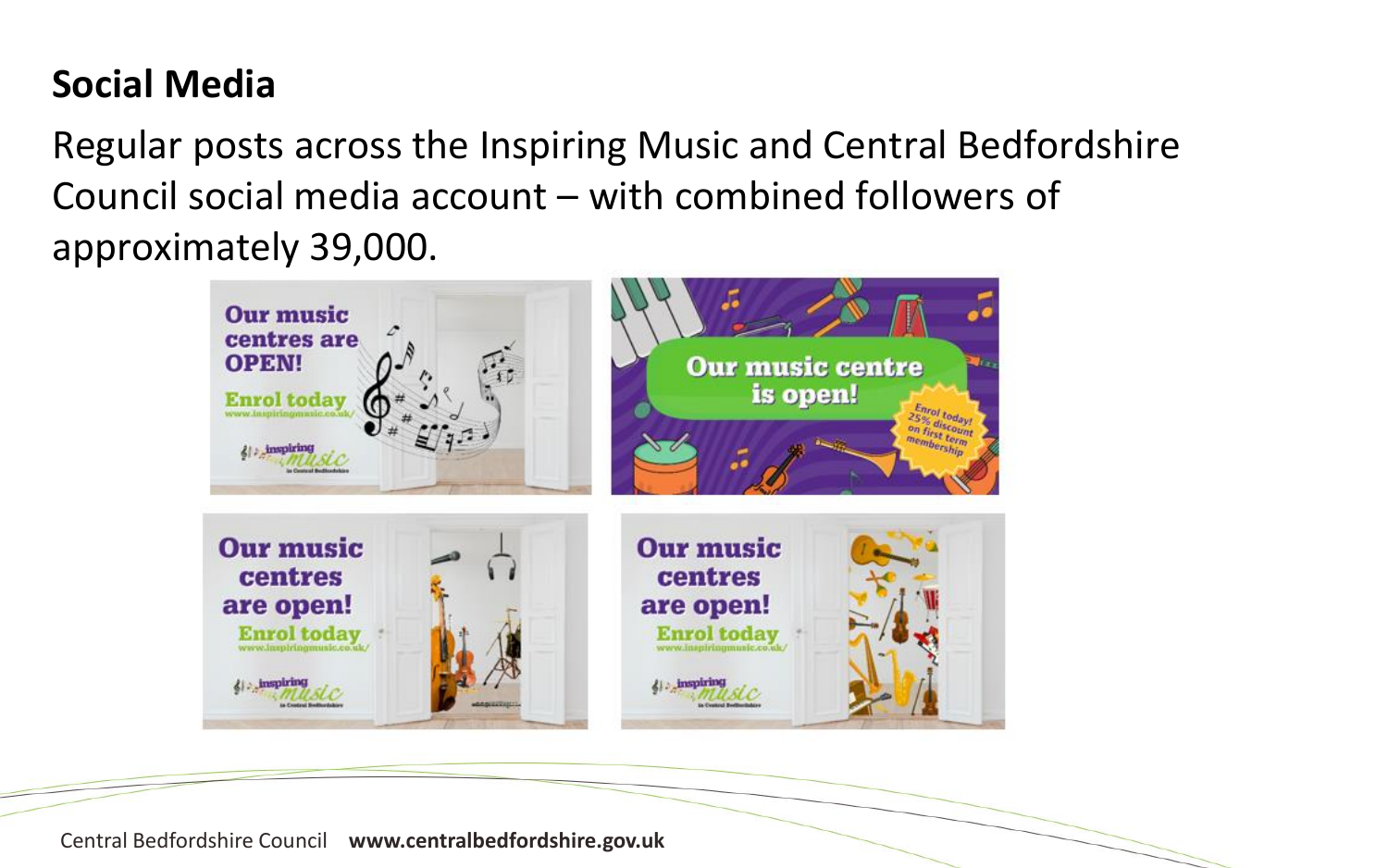#### **Ebulletin**

Ebulletins have been sent out twice to a database of 21,000 residents. They were opened 16,000 times and generated over 700 clicks to our

See full programme

website.

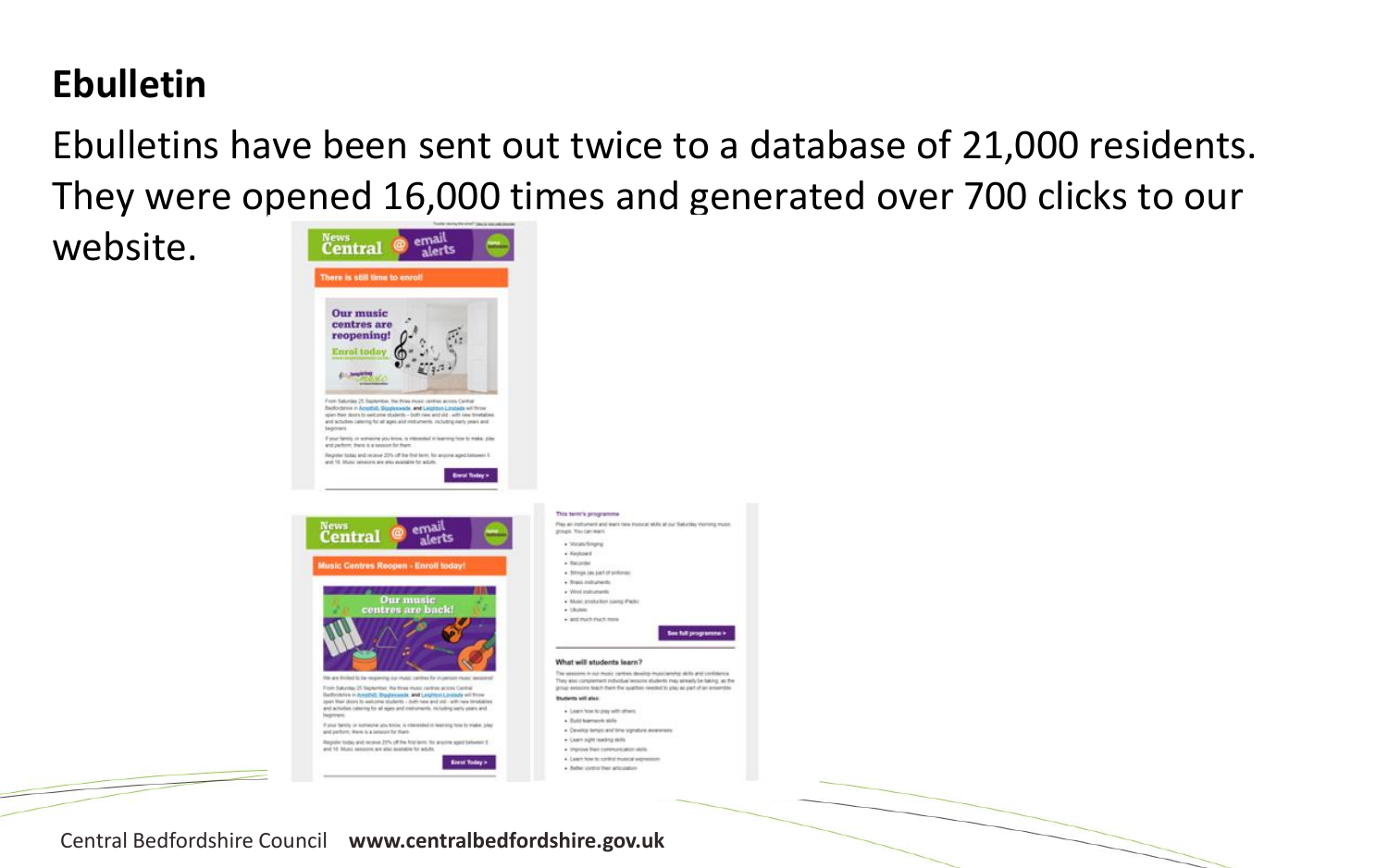### **Internal Promotion**

The music centre's were regularly listed in the following CBC newsletters:

- Staff Central All staff newsletter (3000+ employees)
- Central Essentials Sent to headteachers across CBC
- Fostering and adoption carers/families' newsletters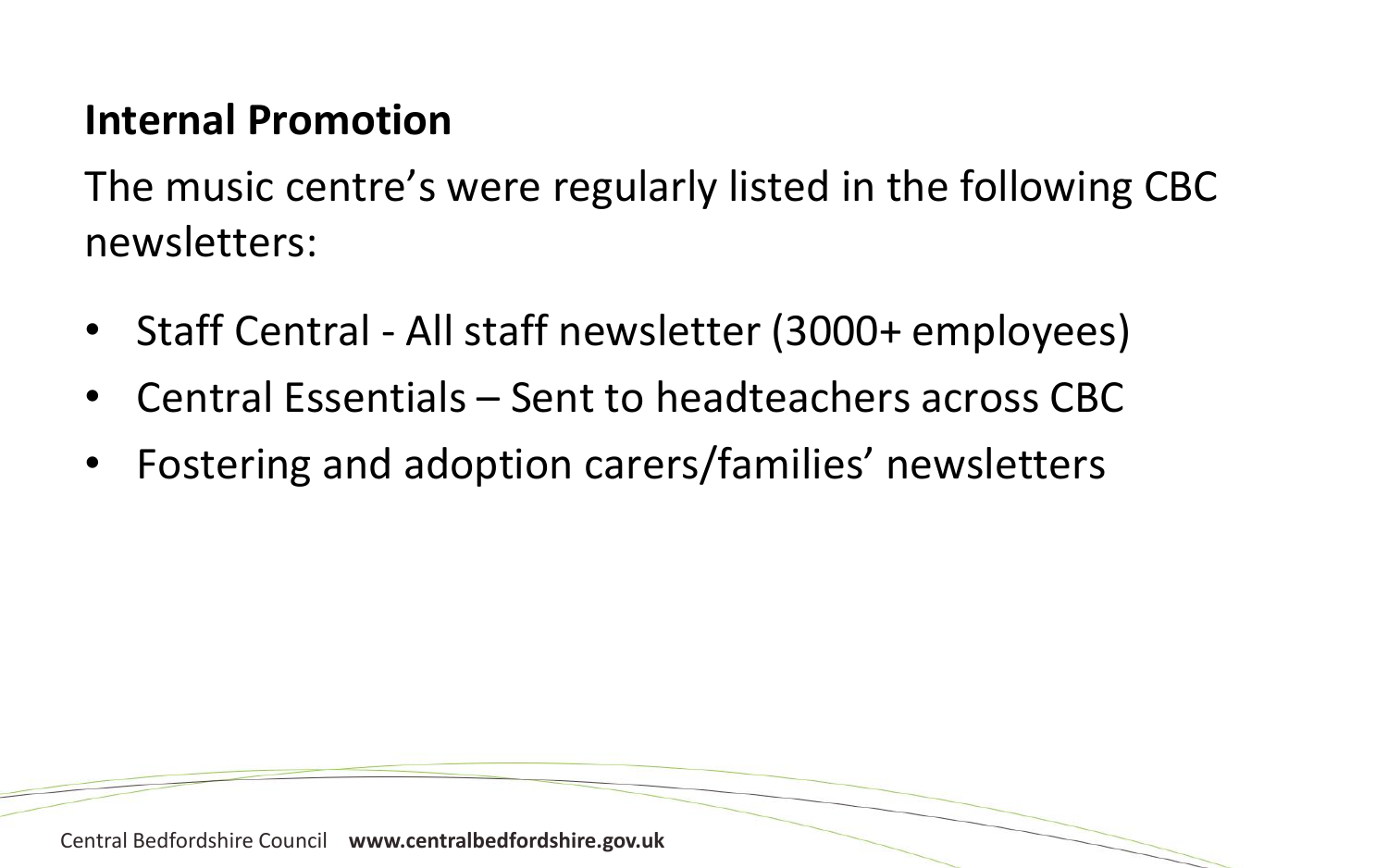### **Paid promotions**

We utilise highly targeted social media advertising to promote our offering to a wider base of people, than those that currently know us.

Facebook's advertising network is an excellent platform to begin with (Facebook and Instagram are frequently used by the target audiences). We ran this campaign, specifically targeting SEND families with our music centre's SEND offering.

This activity resulted in the following:

- 38,880 reached
- 679 clicks (to our music centre page)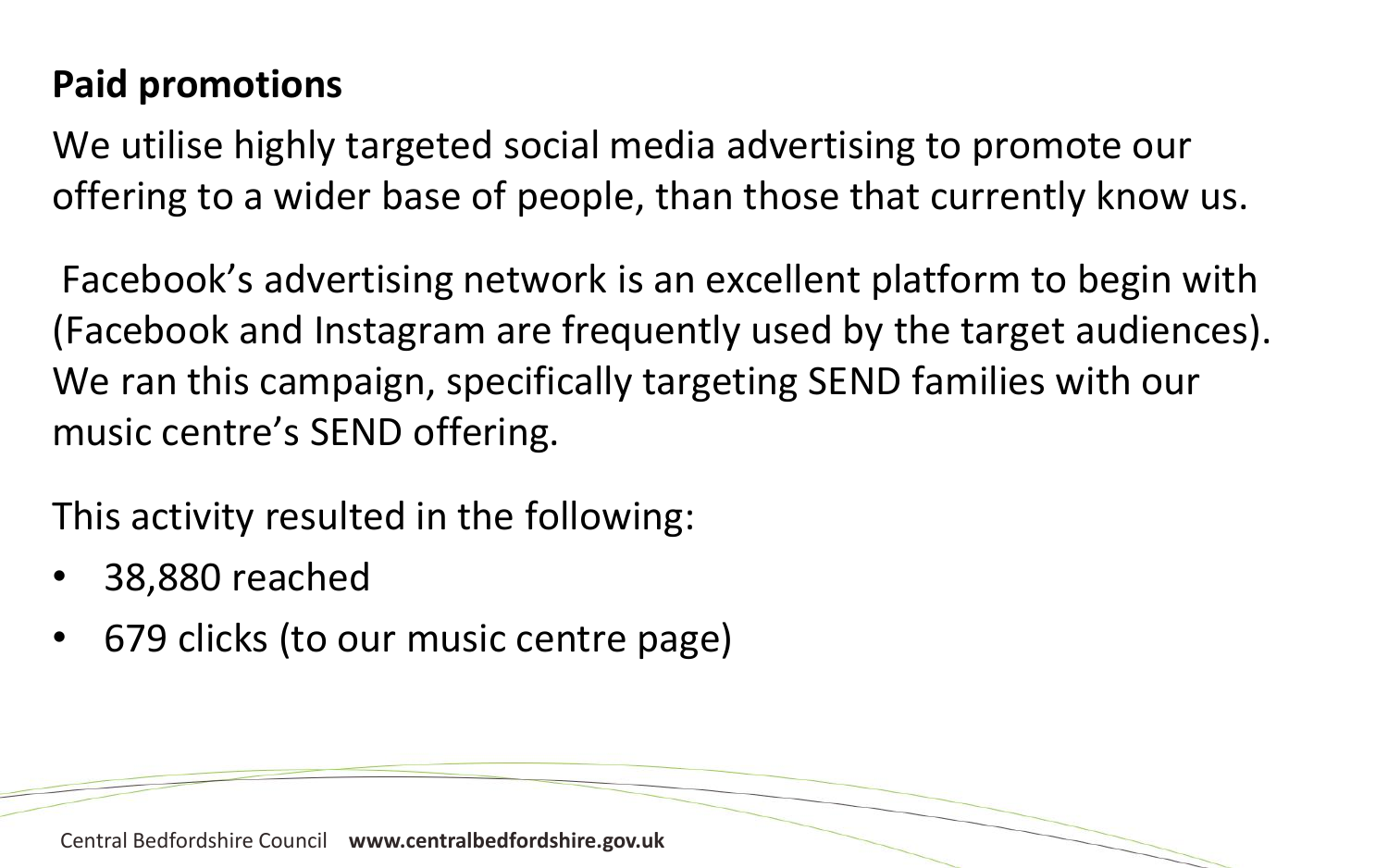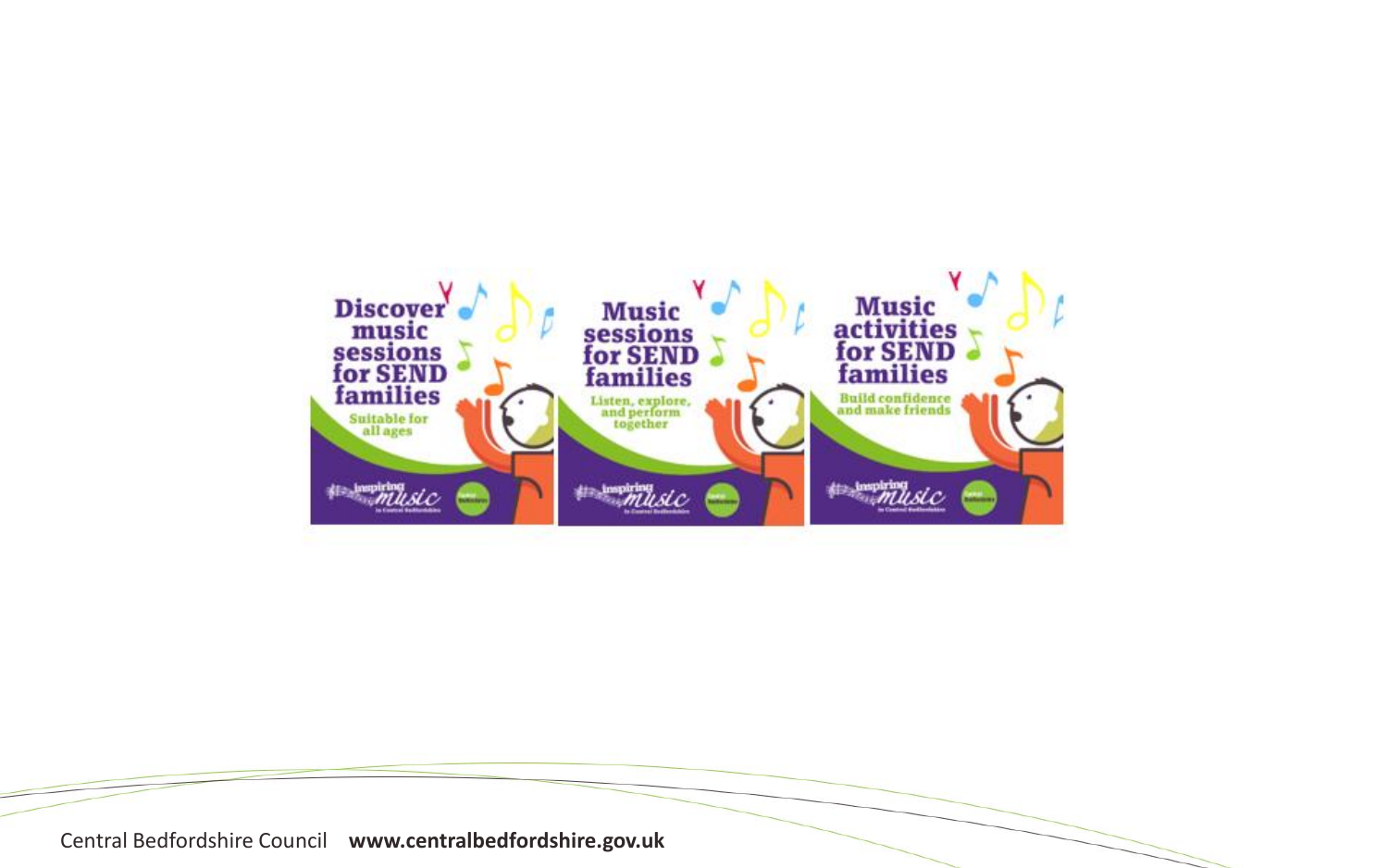# **Inspiring Music SEND Offer**

- Sarah Robinson SEND Music Coordinator
- Developing our offer at our music centres and within the community
- Joined up with Central Bedfordshire Council's Local Offer (SEND)
- Planning a SEND Music Conference for SEND colleagues and music leaders
- [Inspiring Music SEND Offer](https://centralbedfordshire.box.com/s/9mc4wix0jbuvoyiuzyydetpfpu7j0ait) (watch the film!)



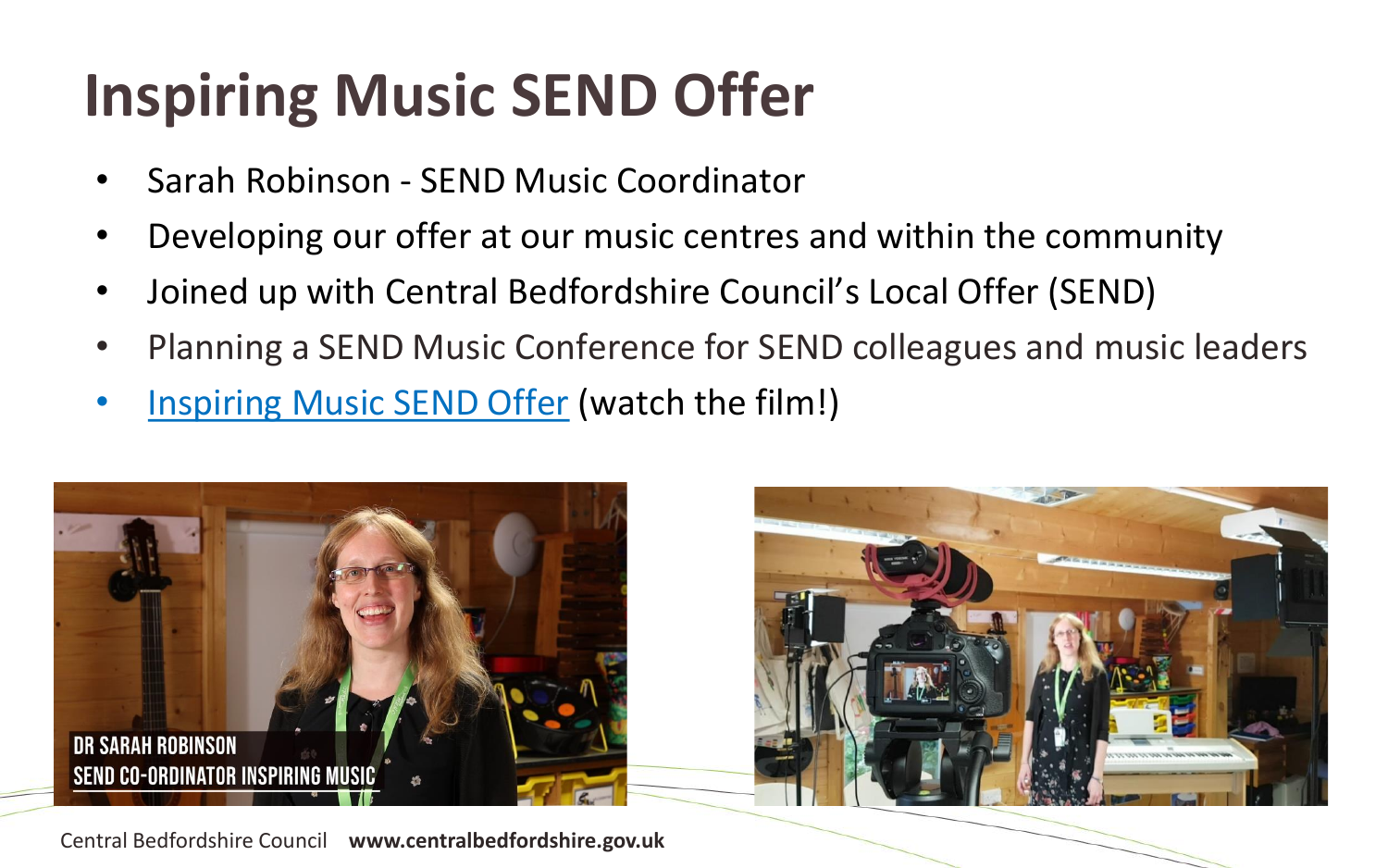## **Early Years Music Offer**

- Hilary Lawson Early Years Music Coordinator helping to develop our offer in our music centres and within the community
- Joined up with Central Bedfordshire Council's Children's Centres and Early 0-12 colleagues
- Planning a variety of projects, raising awareness in our community and reaching families currently not engaging